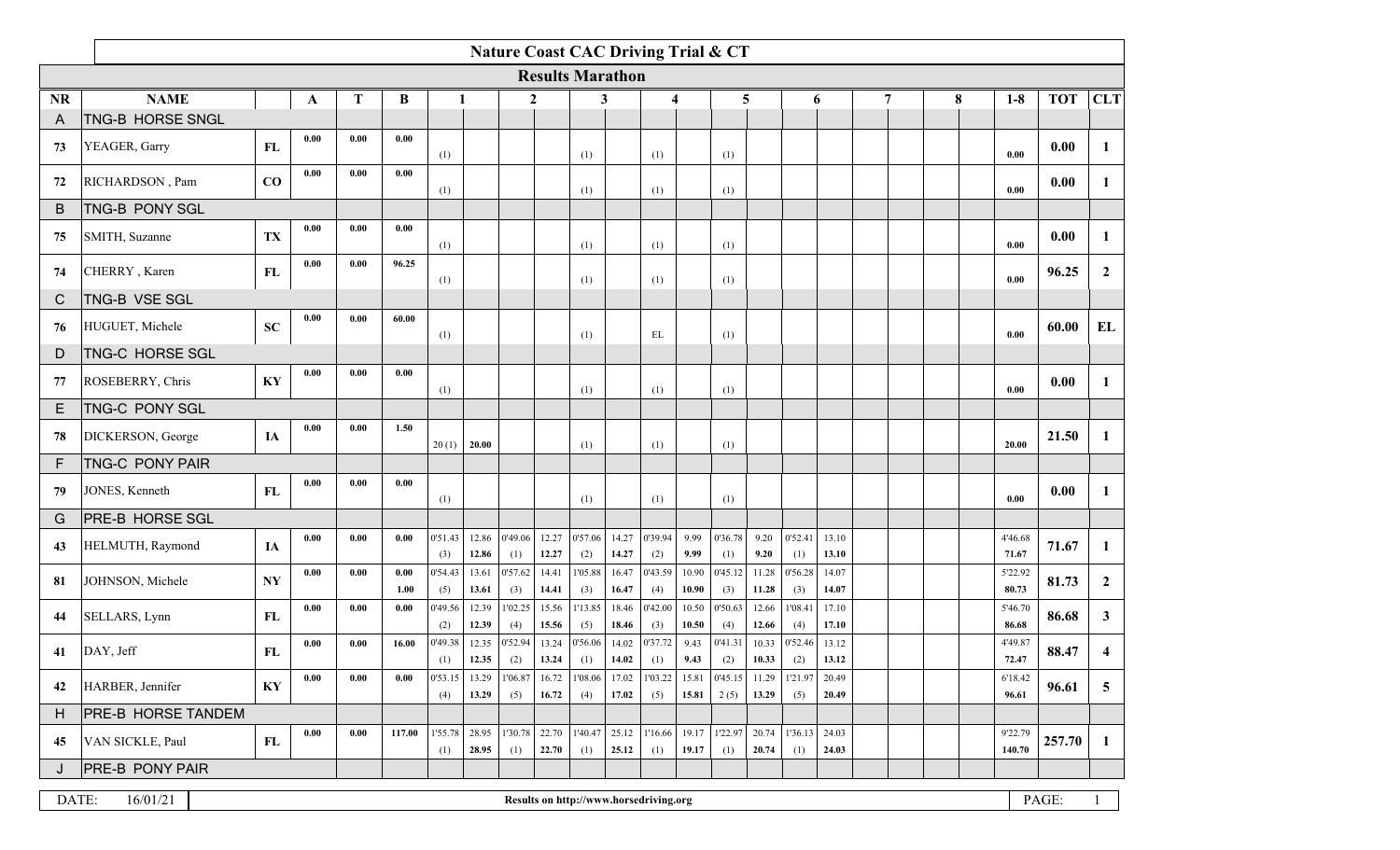|                  | <b>Nature Coast CAC Driving Trial &amp; CT</b> |           |      |      |       |                |                |                            |                |                         |                |                 |                |                 |                |                 |                |   |   |                   |            |                |
|------------------|------------------------------------------------|-----------|------|------|-------|----------------|----------------|----------------------------|----------------|-------------------------|----------------|-----------------|----------------|-----------------|----------------|-----------------|----------------|---|---|-------------------|------------|----------------|
|                  |                                                |           |      |      |       |                |                |                            |                | <b>Results Marathon</b> |                |                 |                |                 |                |                 |                |   |   |                   |            |                |
| <b>NR</b>        | <b>NAME</b>                                    |           | A    | T    | B     |                |                | 2                          |                | 3                       |                | 4               |                | 5               |                |                 | 6              | 7 | 8 | $1-8$             | <b>TOT</b> | <b>CLT</b>     |
| 46               | FORSYTH, Julie                                 | FL        | 0.00 | 0.00 | 0.00  | 1'04.72<br>(1) | 16.18<br>16.18 | 1'07.90<br>(1)             | 16.98<br>16.98 | 1'07.13<br>(1)          | 16.78<br>16.78 | 0'45.97<br>(1)  | 11.49<br>11.49 | 0'43.85<br>(1)  | 10.96<br>10.96 | 0'56.35<br>(1)  | 14.09<br>14.09 |   |   | 5'45.92<br>86.48  | 86.48      | 1              |
| Κ                | PRE-C HORSE SGL                                |           |      |      |       |                |                |                            |                |                         |                |                 |                |                 |                |                 |                |   |   |                   |            |                |
| 51               | COX, Margy                                     | FL        | 0.00 | 0.00 | 0.00  | 0'39.75<br>(1) | 9.94<br>9.94   | 0'53.38<br>(1)             | 13.35<br>13.35 | 0'46.09<br>(1)          | 11.52<br>11.52 | 0'57.19<br>(6)  | 14.30<br>14.30 | 0'32.78<br>2(3) | 8.20<br>10.20  | 0'47.97<br>(1)  | 11.99<br>11.99 |   |   | 4'37.16<br>71.29  | 71.29      | 1              |
| 52               | DUNN, David                                    | WI        | 0.00 | 0.00 | 0.00  | 0'46.28<br>(2) | 11.57<br>11.57 | 0'58.78<br>(2)             | 14.70<br>14.70 | 0'57.28<br>(3)          | 14.32<br>14.32 | 0'42.11<br>(1)  | 10.53<br>10.53 | 0'37.78<br>(1)  | 9.45<br>9.45   | 0'48.69<br>(2)  | 12.17<br>12.17 |   |   | 4'50.92<br>72.73  | 72.73      | $\mathbf{2}$   |
| 56               | MARSHALL, Janelle                              | <b>SC</b> | 0.00 | 0.00 | 0.00  | 0'49.66<br>(3) | 12.42<br>12.42 | 1'01.60<br>(4)             | 15.40<br>15.40 | 0'59.75<br>(5)          | 14.94<br>14.94 | 0'43.00<br>(2)  | 10.75<br>10.75 | 0'41.59<br>(5)  | 10.40<br>10.40 | 0'54.16<br>(5)  | 13.54<br>13.54 |   |   | 5'09.76<br>77.44  | 77.44      | 3 <sup>1</sup> |
| 57               | VANCE, Bob                                     | <b>TN</b> | 0.00 | 0.00 | 0.00  | 0'58.85<br>(6) | 14.71<br>14.71 | 1'01.69<br>(5)             | 15.42<br>15.42 | 0'59.41<br>(4)          | 14.85<br>14.85 | 0'45.13<br>(4)  | 11.28<br>11.28 | 0'41.41<br>(4)  | 10.35<br>10.35 | 0'53.90<br>(3)  | 13.48<br>13.48 |   |   | 5'20.39<br>80.10  | 80.10      | $\overline{4}$ |
| 54               | FRYER, Judy                                    | FL        | 0.00 | 0.00 | 22.50 | 0'57.59<br>(5) | 14.40<br>14.40 | 1'09.34<br>(6)             | 17.34<br>17.34 | 1'05.90<br>(6)          | 16.48<br>16.48 | 0'46.56<br>(5)  | 11.64<br>11.64 | 0'42.38<br>(6)  | 10.60<br>10.60 | 0'58.13<br>(6)  | 14.53<br>14.53 |   |   | 5'39.90<br>84.97  | 107.47     | $\overline{5}$ |
| 53               | EPSTEIN, Ellen                                 | FL        | 0.00 | 0.00 | 42.25 | 0'49.66<br>(3) | 12.42<br>12.42 | 1'00.94<br>(3)             | 15.24<br>15.24 | 0'55.53<br>(2)          | 13.88<br>13.88 | 0'44.59<br>(3)  | 11.15<br>11.15 | 0'39.88<br>(2)  | 9.97<br>9.97   | 0'53.96<br>(4)  | 13.49<br>13.49 |   |   | 5'04.56<br>76.14  | 118.39     | 6              |
| PRE-C HORSE PAIR |                                                |           |      |      |       |                |                |                            |                |                         |                |                 |                |                 |                |                 |                |   |   |                   |            |                |
| 58               | ARNEY, LuAnn                                   | FL        | 0.00 | 0.00 | 48.75 | 1'21.00<br>(1) | 20.25<br>20.25 | 1'17.56<br>(1)             | 19.39<br>19.39 | 1'09.62<br>(1)          | 17.41<br>17.41 | 1'02.34<br>(1)  | 15.59<br>15.59 | 0'58.63<br>(1)  | 14.66<br>14.66 | 1'07.84<br>(1)  | 16.96<br>16.96 |   |   | 6'56.99<br>104.25 | 153.00     | 1              |
| м                | <b>PRE-C PONY SGL</b>                          |           |      |      |       |                |                |                            |                |                         |                |                 |                |                 |                |                 |                |   |   |                   |            |                |
| 60               | KANE, Jackie                                   | MA        | 0.00 | 0.00 | 0.00  | 0'42.13<br>(2) | 10.53<br>10.53 | 0'52.65<br>(1)             | 13.16<br>13.16 | 0'49.57<br>(1)          | 12.39<br>12.39 | 0'43.07<br>(2)  | 10.77<br>10.77 | 0'34.13<br>(1)  | 8.53<br>8.53   | 0'46.47<br>(1)  | 11.62<br>11.62 |   |   | 4'28.02<br>67.00  | 67.00      | 1              |
| 59               | CHERRY, Karen                                  | FL        | 0.00 | 0.00 | 0.00  | 0'41.28<br>(1) | 10.32<br>10.32 | 0'55.16<br>(2)             | 13.79<br>13.79 | 0'52.56<br>(2)          | 13.14<br>13.14 | 0'42.90<br>(1)  | 10.73<br>10.73 | 0'42.03<br>(2)  | 10.51<br>10.51 | 0'53.22<br>(2)  | 13.31<br>13.31 |   |   | 4'47.15<br>71.79  | 71.79      | $\mathbf{2}$   |
| N                | PRE-C PONY PAIR                                |           |      |      |       |                |                |                            |                |                         |                |                 |                |                 |                |                 |                |   |   |                   |            |                |
| 61               | WILTISON, Riley                                | MD        | 0.00 | 0.00 | 0.00  | 0'45.84<br>(1) | 11.46<br>11.46 | 0'54.53<br>(1)             | 13.63<br>13.63 | 0'50.53<br>(1)          | 12.63<br>12.63 | 0'40.69<br>(1)  | 10.17<br>10.17 | 0'31.94<br>(1)  | 7.99<br>7.99   | 0'46.00<br>(1)  | 11.50<br>11.50 |   |   | 4'29.53<br>67.38  | 67.38      | 1              |
| P                | PRE-C SMALL PONY SGL                           |           |      |      |       |                |                |                            |                |                         |                |                 |                |                 |                |                 |                |   |   |                   |            |                |
| 63               | ADAMS SIMMONS, Diane                           | FL        | 0.00 | 0.00 | 0.00  | 0'56.94<br>(1) | 14.24<br>14.24 | 1'16.28<br>(1)             | 19.07<br>19.07 | 1'20.22<br>(1)          | 20.06<br>20.06 | 1'03.90<br>(1)  | 15.98<br>15.98 | 0'52.13<br>(1)  | 13.03<br>13.03 | 1'07.72<br>(1)  | 16.93<br>16.93 |   |   | 6'37.19<br>99.30  | 99.30      | $\bf{1}$       |
| R                | PARA HORSE SGL                                 |           |      |      |       |                |                |                            |                |                         |                |                 |                |                 |                |                 |                |   |   |                   |            |                |
| 31               | GILES, Bob                                     | FL        | 0.00 | 0.00 | 3.00  | 1'11.57<br>(1) | 17.89<br>17.89 | 1'11.71<br>(1)             | 17.93<br>17.93 | 1'08.75<br>(1)          | 17.19<br>17.19 | 0'48.00 <br>(1) | 12.00<br>12.00 | 0'50.22<br>(1)  | 12.56<br>12.56 | 1'08.38<br>2(1) | 17.10<br>19.10 |   |   | 6'18.63<br>96.66  | 99.66      |                |
| S                | <b>INT-A HORSE SGL</b>                         |           |      |      |       |                |                |                            |                |                         |                |                 |                |                 |                |                 |                |   |   |                   |            |                |
| 33               | HELMUTH, Raymond                               | IA        | 0.00 | 0.00 | 0.00  | 0'45.44<br>(1) | 11.36          | $11.36$   0'57.47  <br>(1) | 14.37<br>14.37 | 0.51.03 <br>(1)         | 12.76<br>12.76 | 0'38.94 <br>(1) | 9.74<br>9.74   | 0'37.59<br>(1)  | 9.40<br>9.40   | 0'47.69<br>(1)  | 11.92<br>11.92 |   |   | 4'38.16<br>69.54  | 69.54      | 1              |
| 32               | EVANS, Linda                                   | FL        | 0.00 | 0.00 | 0.00  | 1'05.97<br>(2) | 16.49<br>16.49 | 1'13.97<br>(2)             | 18.49<br>18.49 | 1'15.94 <br>(2)         | 18.99<br>18.99 | 0'49.25 <br>(2) | 12.31<br>12.31 | 1'01.16<br>(2)  | 15.29<br>15.29 | 1'35.81<br>(2)  | 23.95<br>23.95 |   |   | 7'02.10<br>105.53 | 105.53     | $\overline{2}$ |

| $-$<br>DATE | 16/0 | http://<br>horsedriving.org/<br>//ww<br><b>Kesu</b><br>. | $-$<br>D A<br>AUE. |  |
|-------------|------|----------------------------------------------------------|--------------------|--|
|-------------|------|----------------------------------------------------------|--------------------|--|